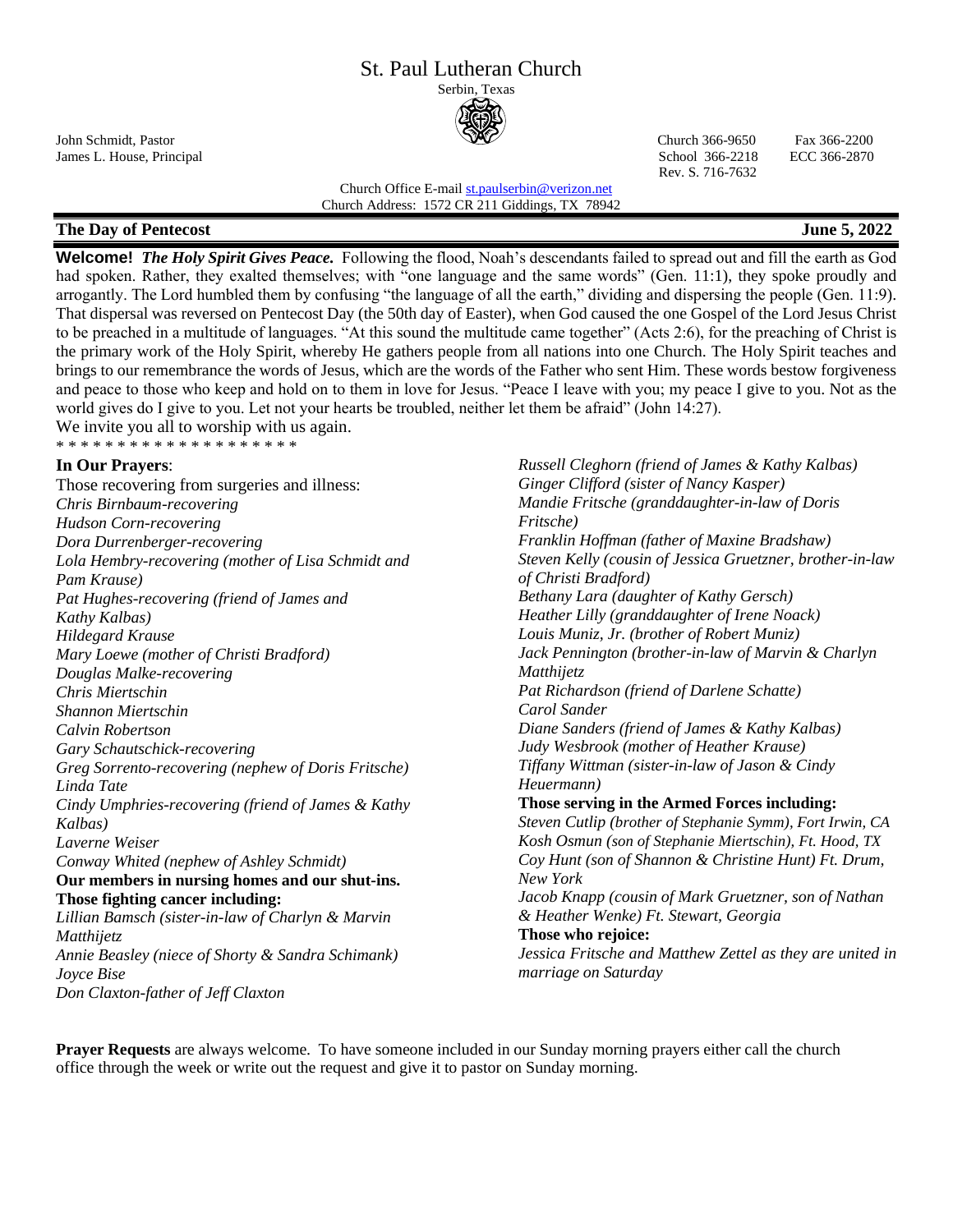**The Order of Service**– 184 of the hymnal

The Hymns: 913, 497, 781 v. 1&2, 650, 498, 500, 917 Sermon Text: Acts 2:1-21

The Sermon: **"A Universal Language"**

- **The Altar flowers** are placed to the glory of God in honor of Kenneth Weiser on his 91<sup>st</sup> birthday by his family.
- **Thank you.** We would like to thank the 50<sup>th</sup> Anniversary Confirmation Class for giving us the flowers that you had placed on the altar last Sunday.*Hildegard Krause and Irene Buscha*
- **Congratulations** to Clayton Kalbas who graduated from Giddings High School this year. We apologize that his name was omitted from the list of 2022 graduates.
- **Congratulations** to Jarrett and Stephanie Bise on the birth of a son, Levi Charles Bise. He was born on June 1, 2022 in College Station, TX. He weighed 7 lbs. 15 ounces and was 20.67 inches long. May God bless this growing family.
- **April Financial Statements** are available in the church office.
- **Trustees Meeting.**The Trustees will meet tomorrow June 6 th , at 7:00 p.m. All trustees may pick up their packets in the church office today to review prior to the meeting.
- **Community League Baseball.** The Serbin Jackrabbits are idle today. Results of last week's game: Serbin  $11 -$  Weimar 10. Next Sunday, June  $12<sup>th</sup>$ , Serbin will play Jackson County at Jackson County. Time for the game is 3:00 p.m.
- **BBQ Pork Steak Dinner:** The St. Paul Lutheran Church Adult Fellowship in Serbin is having a BBQ Pork Steak dinner on Sunday, June 19<sup>th</sup> from 10:00-12:00 at the Serbin Picnic Grounds. Only advance plates will be sold for \$12.00 and all are to-go. If you would like to order plates, please contact Susan Michael at 979-540- 0854 or Sharon Claxton at 979-540-7154 by June 13<sup>th</sup>. All proceeds will be going toward future church/school projects. Thank You!
- **LWML Quilting Group.** The Serbin Quilting Group is in need of people who can sew and help with putting quilts together. We meet the 1<sup>st</sup> Wednesday & 3<sup>rd</sup> Wednesday of the month at 9:00 a.m. in the church meeting room. They are in need of good used sheets & fabric.
- **Orphan Grain Train.** There is a box in the church meeting room for Orphan Grain Train. They are in need of good used clothes (all sizes), and toys. If you have questions, please feel free to call Dorothy Schautschick at 979-716-0094.
- **Texas Wendish Heritage Society Scholarship Program.** The Texas Wendish Heritage Society (TWHS) appreciates support given to our scholarship program. All Texas Wendish Heritage Scholarship funds are received through fundraising projects and donations. The TWHS scholarship program is available to students of Wendish descent and encourages students to learn more about their Wendish heritage. Applicants must be enrolled in an accredited college, university or trade school for Fall 2022 semester. 2022-2023 scholarship applications will be available beginning April  $19<sup>th</sup>$  online at [texaswendish.org](http://www.texaswendish.org/) and on the Texas Wendish Facebook Page. The entire process is online and must be submitted digitally by the deadline; 5:00 p.m. on Saturday, July 15<sup>th</sup>, 2022. For more information contact the Texas Wendish Heritage Museum at 979-366-2441 or museum@texaswendish.net. In 2021, a total of \$15,000 was awarded in scholarships to thirteen students. **Thanks for your support!**
- **Summer Office Hours…**The St. Paul Lutheran School office will be open Monday through Thursday from 9:00 a.m. to 12:00 p.m. through the month of June (closed on holidays). Watch the church bulletin and website for office hours in July. If you have any special summer needs or questions, be sure to give us a call or stop by—we'll be around!

As we gather at the Lord's Table, we practice close communion. For the sake of responsible pastoral care, members should have previously announced their intent to commune today. Guests who are members of a sister LCMS church and any others having concerns about their participation are asked to speak with Pastor before communing.

LUTHERAN HOUR: Next Sunday, June 12<sup>th</sup>, "God Comes with a Community". Speaker: Rev. Dr. Michael Zeigler. Dr. Michael Zeigler says, "God wasn't and isn't a hermit. Fromm eternity, God is the God of community and conversation." (Act 2:38-39). Hear *The Lutheran Hour* each Sunday on station KBUK-FM 104.9 at 7:00 a.m. or on station KANJ-FM 91.5 at 12:30 p.m. or go to lhm.org for a link to listen to the Lutheran Hour live.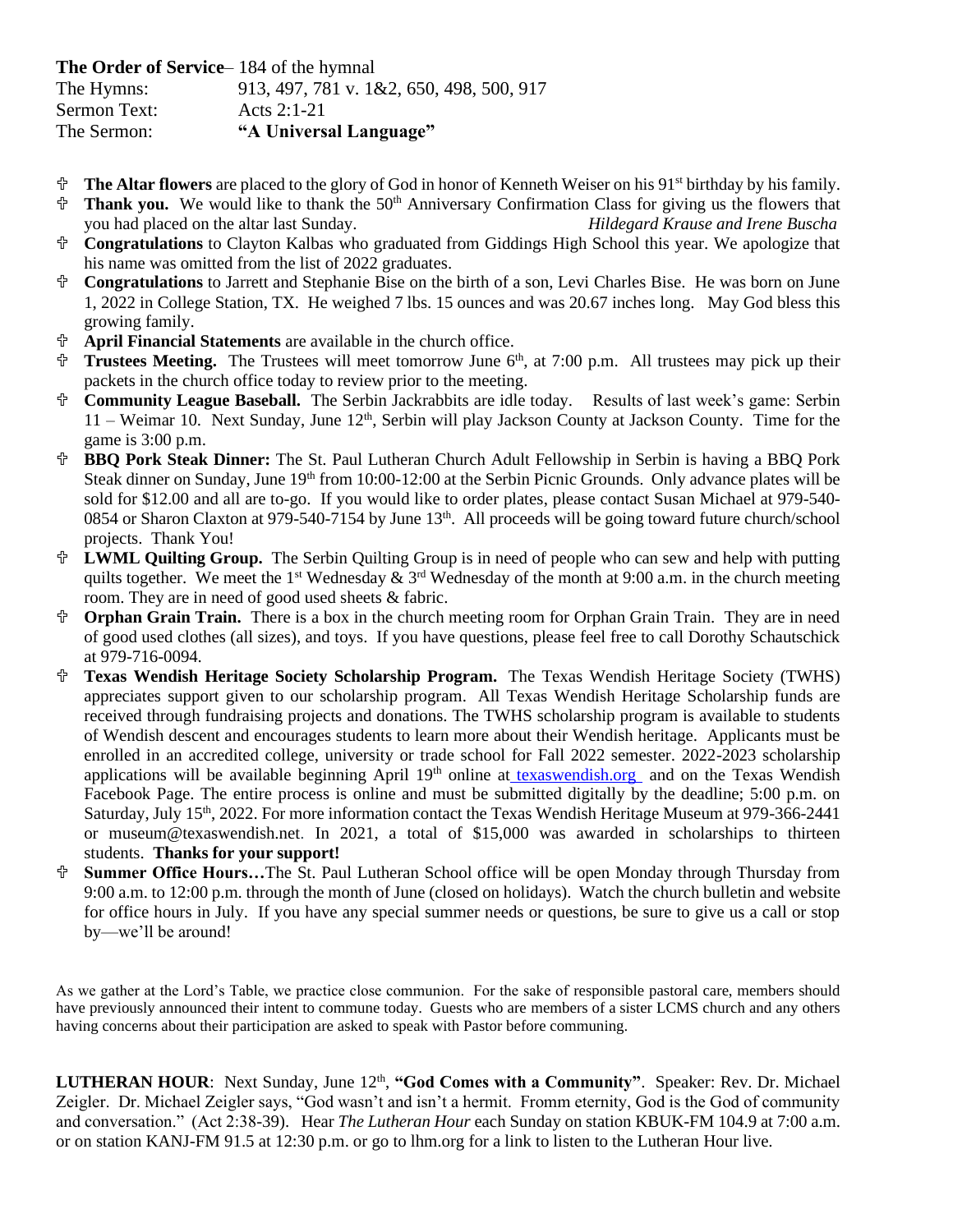#### **Life Through the Church Year: June 5 - Pentecost**

The builders of Babel tried to grasp God's power and prestige for themselves. Their selfishness delivered only division. Physician-assisted suicide embryo-destroying biotechnologies, and abortion also attempt to exercise God's authority over life and death. But keeping the Word of the Lord—including the encouragement to love even the least of our neighbors—brings people together (Acts 2:9-11) and receives Gospel peace (John 16:23, 27).

#### **THE CALENDAR FOR THIS WEEK**

| Today              | Worship Service w/Communion - 8:30 a.m.           |  |  |
|--------------------|---------------------------------------------------|--|--|
|                    | Bible Class and Sunday School – 9:30 a.m.         |  |  |
|                    | Scholarship Committee Meeting $-10:15$ a.m.       |  |  |
|                    | Community League Baseball - Serbin Idle           |  |  |
| Monday             | Trustee's Meeting $-7:00$ p.m.                    |  |  |
| Tuesday            | Board of Christian Education Meeting $-7:00$ p.m. |  |  |
| Wednesday          | LWML Meeting $-7:00$ p.m.                         |  |  |
| <b>Next Sunday</b> | Worship Service - 8:30 a.m.                       |  |  |
|                    | Bible Class and Sunday School $-9:30$ a.m.        |  |  |
|                    | Acolytes: Sharron Adair and Ayla Droegemueller    |  |  |

**Birthdays: Today** – Kenneth Weiser, Sherri Yurk; 7<sup>th</sup> – Mark Arldt, Kenzie Stewart; 8<sup>th</sup> – Sharron Adair, Larry Schatte;  $9<sup>th</sup>$  – Gable Weise;  $10<sup>th</sup>$  – Christopher Kanevsky;  $11<sup>th</sup>$  – Donald Becker, Randall Becker, Mark Weiser. God's Blessings to you.

| <b>Serving today:</b> | <b>Elders-</b> Monroe Schatte, Jr. and Dwayne Schulze |  |  |  |
|-----------------------|-------------------------------------------------------|--|--|--|
|                       | <b>Organist</b> -Susan Michael                        |  |  |  |
|                       | <b>Acolytes-</b> Rylee Smolik and Kamrie Stewart      |  |  |  |
|                       | <b>Head Ushers-</b> Donald Becker                     |  |  |  |
|                       | Captain-Mason Becker Assistant-Carson Becker          |  |  |  |
|                       | Ushers- Jason Becker, Randy Becker, Hudson Corn,      |  |  |  |
|                       | Michael Krause, Dylan Lambert, Ethan Miertschin,      |  |  |  |
|                       | Logan Perry, Rex Perry, Bradley Schmidt,              |  |  |  |
|                       | Tim Symm, Courtland Tharp                             |  |  |  |
|                       | <b>Counting and Posting offering this week:</b>       |  |  |  |
|                       | <b>Chairman</b> - Glen Albrecht                       |  |  |  |
|                       | Nathan Michael, Carson Becker, Ty Kasper              |  |  |  |
|                       | ***********                                           |  |  |  |

#### **ST. PAUL NOTES:**

**Attendance Last Week**: Worship Service- 197, Sunday School- 30, Banner Classes: Nursery I. Offering- \$22.50.

| <b>Offering Last Week: \$29,404.62</b> |              |                            |             |
|----------------------------------------|--------------|----------------------------|-------------|
| Home:                                  |              | <b>Mission:</b>            |             |
| General                                | \$5,585.07   | <b>Mission</b>             | \$368.00    |
| Sunday School                          | \$22.50      | <b>Mission Total</b>       | \$368.00    |
| <b>School Donation</b>                 | \$40.00      | Savings/Other:             |             |
| <b>ECC</b> Operating                   | \$1,239.71   | <b>Building Fund</b>       | \$21,084.34 |
| <b>Received 5/29/2022</b>              | \$6,887.28   | Ascension                  | \$540.00    |
|                                        |              | Organ Restoration          | \$25.00     |
| Est. needed per week                   | \$22,500.00  | Cemetery Fund              | \$500.00    |
| <b>Received MTD</b>                    | \$170,790.69 | <b>Savings/Other Total</b> | \$22,149.34 |
| Est. needed per month                  | \$97,500.00  |                            |             |
|                                        |              | Total                      | \$29,404.62 |

**MEMORIALS: General:** In memory of Barbara Symm by Milton & Geraldine Albrecht - \$25.00. **School:** In honor of Pam Krause for 40 years teaching by Marvin & Charlyn Matthijetz – \$40.00 (for Kindergarten Room).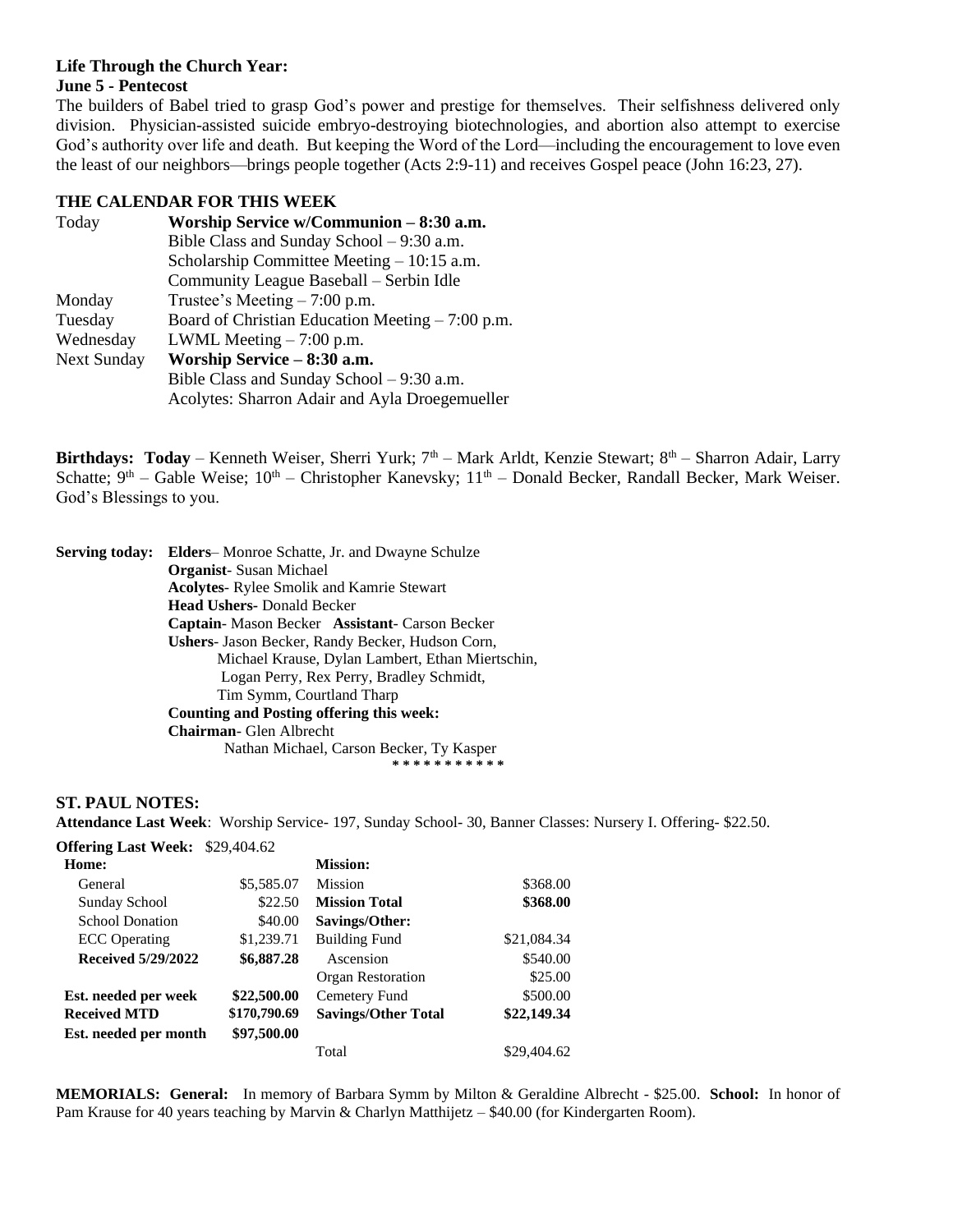- **Our Vacation Bible School** snack team has lots of fun and delicious snacks planned for this years' The Tree of Life! We need your help in providing some of the snacks for the kids and volunteers. A snack sign- up poster will be out front of church each Sunday and online via the church website. You can drop your items off at the church office the week before, at church on Sunday, June 12 or on the first day of VBS, Monday, June 13. Any questions can be directed to Kalen Kalbas-Snacks Coordinator (979-540-0370).
- <sup>t</sup> Register now for VBS 2022: The Tree of Life-God's Plan for Salvation- June 13<sup>th</sup> 17<sup>th</sup>.
- **Register for VBS** on the church website or on the school facebook page! St. Paul's VBS is for children age 3 7th Grade! We have an exciting week planned of learning about how Jesus' cross became the tree of life in which God forgives us and gives us everlasting life! We will have lots of fun activities, sing great songs, have crafts, snacks, and so much more! I hope you can join us!
- **Volunteer for VBS**-June 13th-17th! If you would like to volunteer this Summer for VBS, please contact VBS Director- Krista Rodriguez (979-716-0143).